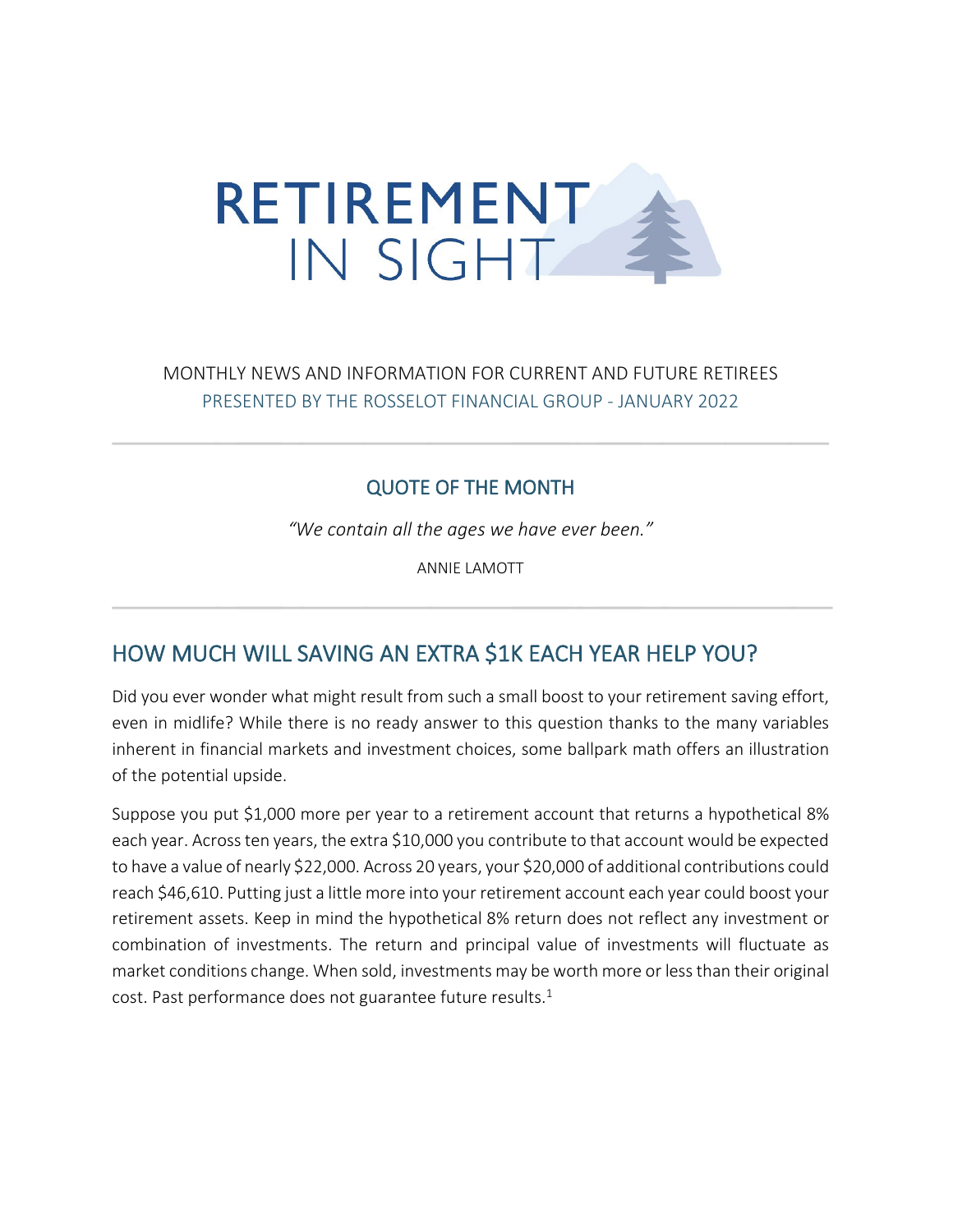

# TRAVEL TIP

# *The airlines have had a change of heart about change fees*

Here in the pandemic, airlines have eased up on their old habit of charging travelers \$200 or more to reschedule or cancel a flight. In many instances, if you book a main cabin fare or better, you can change your flight without a fee or snag a voucher if you cancel. Even some basic economy fares on select carriers can be changed (or canceled) these days at no cost.

*Source: ThriftyTraveler.com, September 8, 20212*

America has seen an uptick in the number of seniors leaving full-time jobs. Pew Research Center data shows that 50.3% of adults older than age 55 were retired in the third quarter of 2021, a 2.2% increase from 2019. Among those aged 65 to 74, there was a 3% increase in that two-year period; by Q3 2021, two-thirds of adults in this age bracket defined themselves as retired. This is quite a different story than the one we saw during the 2007-2009 recession, when the rate of retirement declined in America.

Why are more Americans retiring? One reason may simply be rising asset values. Now factor in the trend of working from home, and the way COVID-19 has encouraged people to rethink their priorities in life. If you are part of the "gray resignation" or want to join its ranks, it may not be so hard to reenter the workforce if that need (or want) arises. Currently, companies are struggling to attract enough job candidates to their hiring calls.<sup>3</sup>